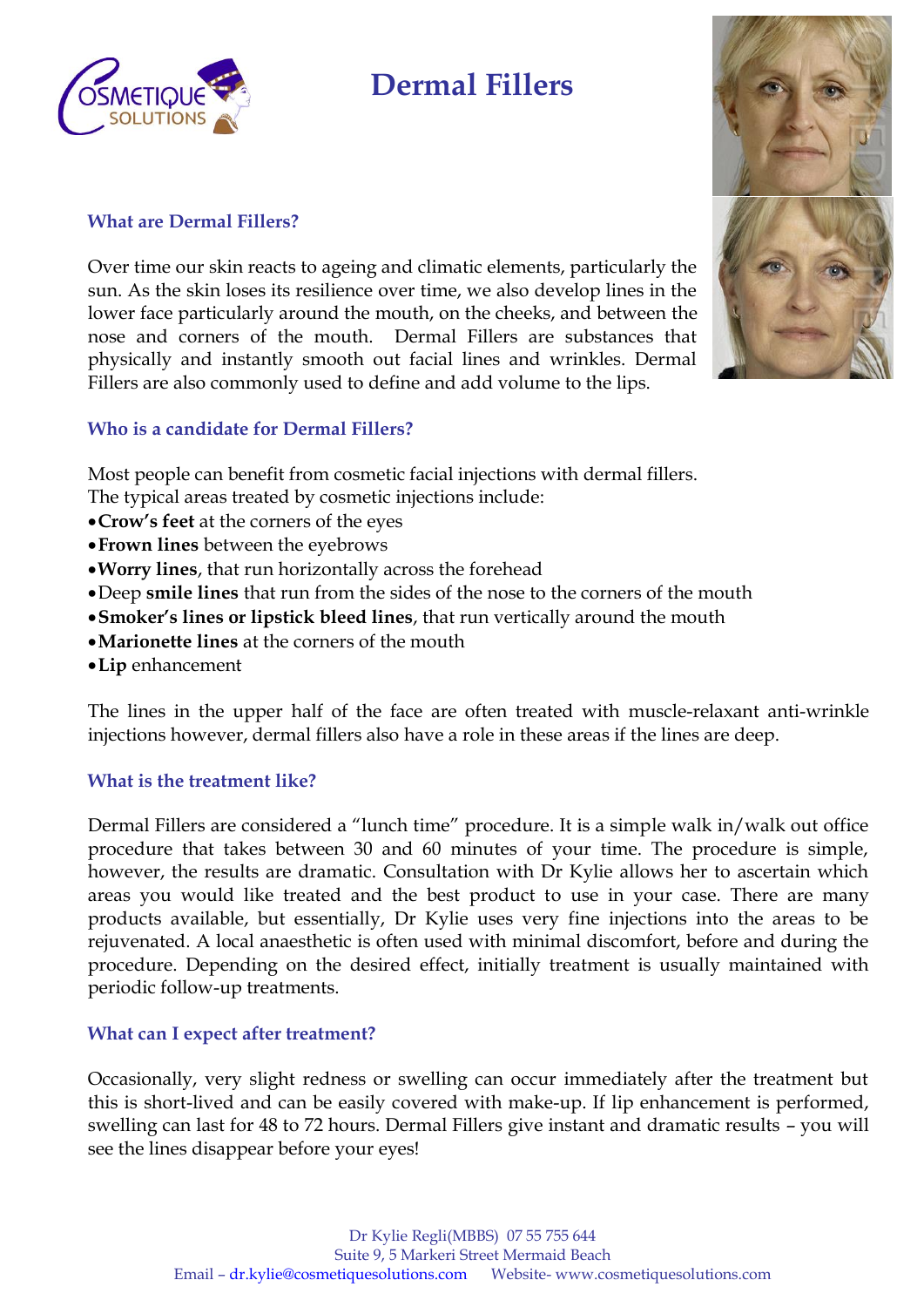## **Dermal Fillers**

## **Before and After Photographs of Dermal Fillers**



*Photographs coutesy of Qmed*